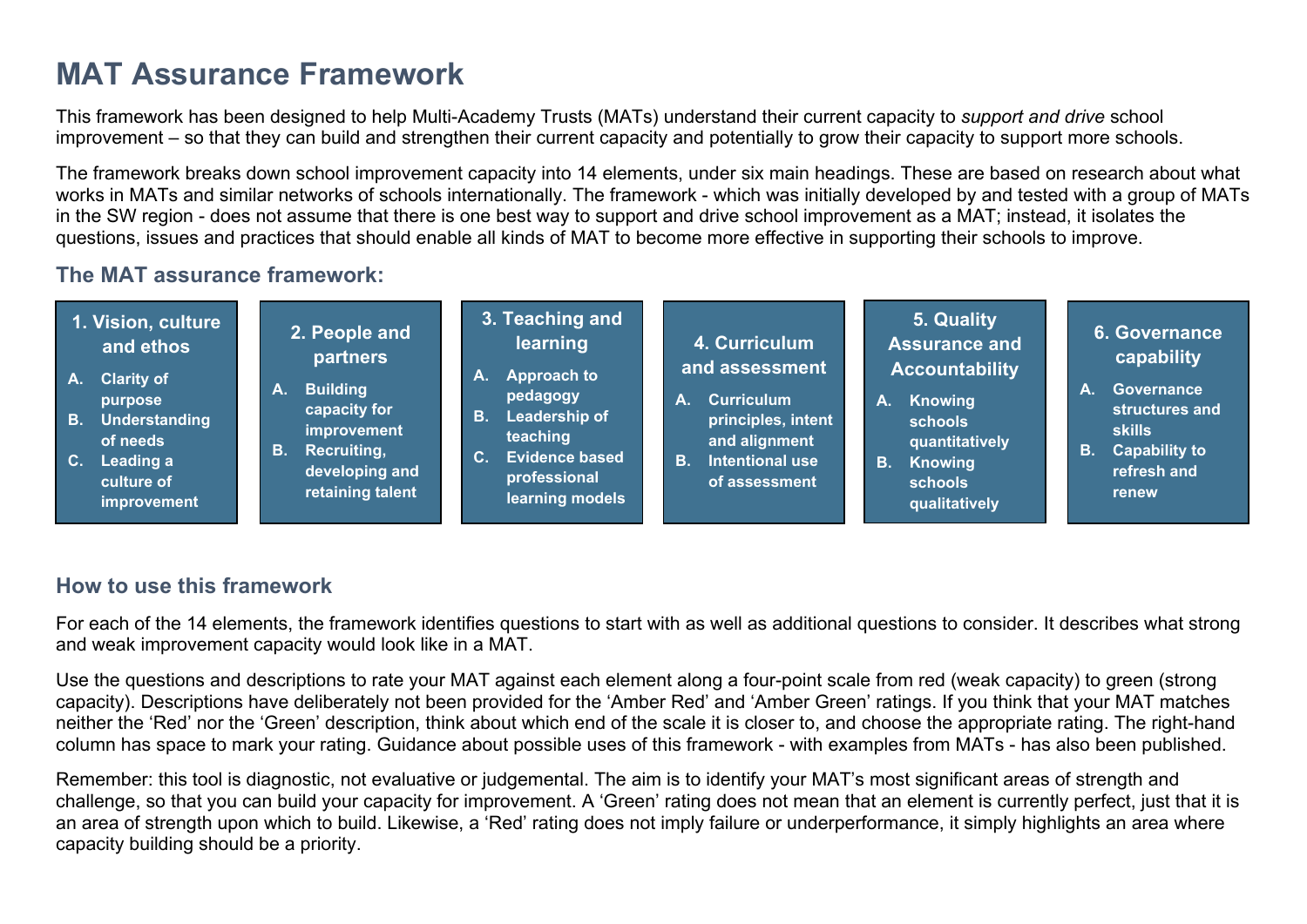| <b>Element</b>                                                                                       | <b>Questions to consider</b>                                                                                                                                                                                                                                                                                                                                                                     | Red (weak) looks like                                                                                                                                                                                                                                                                                                                                                                                    | Green (strong) looks like                                                                                                                                                                                                                                                                                                                                                                                                                          | <b>Current</b><br>rating |
|------------------------------------------------------------------------------------------------------|--------------------------------------------------------------------------------------------------------------------------------------------------------------------------------------------------------------------------------------------------------------------------------------------------------------------------------------------------------------------------------------------------|----------------------------------------------------------------------------------------------------------------------------------------------------------------------------------------------------------------------------------------------------------------------------------------------------------------------------------------------------------------------------------------------------------|----------------------------------------------------------------------------------------------------------------------------------------------------------------------------------------------------------------------------------------------------------------------------------------------------------------------------------------------------------------------------------------------------------------------------------------------------|--------------------------|
| 1. Vision, culture and ethos                                                                         |                                                                                                                                                                                                                                                                                                                                                                                                  |                                                                                                                                                                                                                                                                                                                                                                                                          |                                                                                                                                                                                                                                                                                                                                                                                                                                                    |                          |
| 1A. Clarity of<br>purpose<br>Vision for the MAT<br>Link to strategy<br>Roles and<br>responsibilities | Questions to start with:<br>i. Does the MAT have a clear<br>vision of what excellent<br>education looks like in<br>practice?<br>ii. Has the vision been widely<br>communicated within and<br>beyond the MAT? Does it<br>drive decision making at all<br>levels across the MAT?<br>iii. Does the MAT know how it<br>will improve the schools in                                                   | The MAT has not yet fully<br>İ.<br>developed and refined its<br>vision for the quality of<br>education such that it is<br>insufficiently precise<br>The vision hasn't been<br>ii.<br>communicated to schools<br>within the MAT or the wider<br>community<br>School improvement<br>liii.<br>initiatives are often reactive                                                                                | The MAT has a clear and<br>i.<br>compelling vision for the quality<br>of education it expects to deliver<br>in all of its schools<br>There is a clear and shared<br>ii.<br>articulation of how schools<br>across the MAT will be<br>supported to improve, and this<br>is followed systematically<br>across the MAT<br>The MAT vision has been<br>iii.                                                                                              |                          |
|                                                                                                      | its trust to deliver its shared<br>vision for excellent education?<br><b>Additional questions:</b>                                                                                                                                                                                                                                                                                               | and/or incoherent and<br>consequently have limited<br>systematic impact                                                                                                                                                                                                                                                                                                                                  | widely communicated and<br>shared internally and externally<br>with key stakeholders                                                                                                                                                                                                                                                                                                                                                               |                          |
|                                                                                                      | iv. Can the MAT articulate and<br>explain how its strategy for<br>improvement connects to its<br>vision for excellent education?<br>v. Has the MAT clearly<br>articulated the distinctive<br>roles of the MAT, clusters<br>and individual schools in<br>driving continued school<br>improvement?<br>vi. Do directors, trustees and<br>staff share the vision and<br>approach, and does it inform | There is no shared language<br>iv.<br>of improvement across the<br>MAT and schools can't see<br>how the improvement<br>strategy connects to the<br>overall vision for education<br>There is limited clarity across<br>V.<br>the MAT about the roles of<br>key players in driving school<br>improvement<br>Staff and leaders in schools<br>vi.<br>are largely unaware of the<br>vision; key decisions are | iv. The MAT is able to exemplify<br>how its vision for educational<br>excellence can be achieved<br>through an aligned language<br>and practical examples that<br>form the basis of MAT wide<br>expectations<br>The distinctive roles of all those<br>$V_{\cdot}$<br>responsible for driving school<br>improvement have been clearly<br>defined, and regularly reviewed<br>Everybody in the MAT is aligned<br>vi.<br>around the educational vision |                          |
|                                                                                                      | and drive decision making at<br>all levels across the MAT?                                                                                                                                                                                                                                                                                                                                       | reactive and ad-hoc, or<br>mainly viewed through the<br>lens of an individual school                                                                                                                                                                                                                                                                                                                     | and can describe what it looks<br>like in practice. Fidelity to the<br>vision drives all key decisions                                                                                                                                                                                                                                                                                                                                             |                          |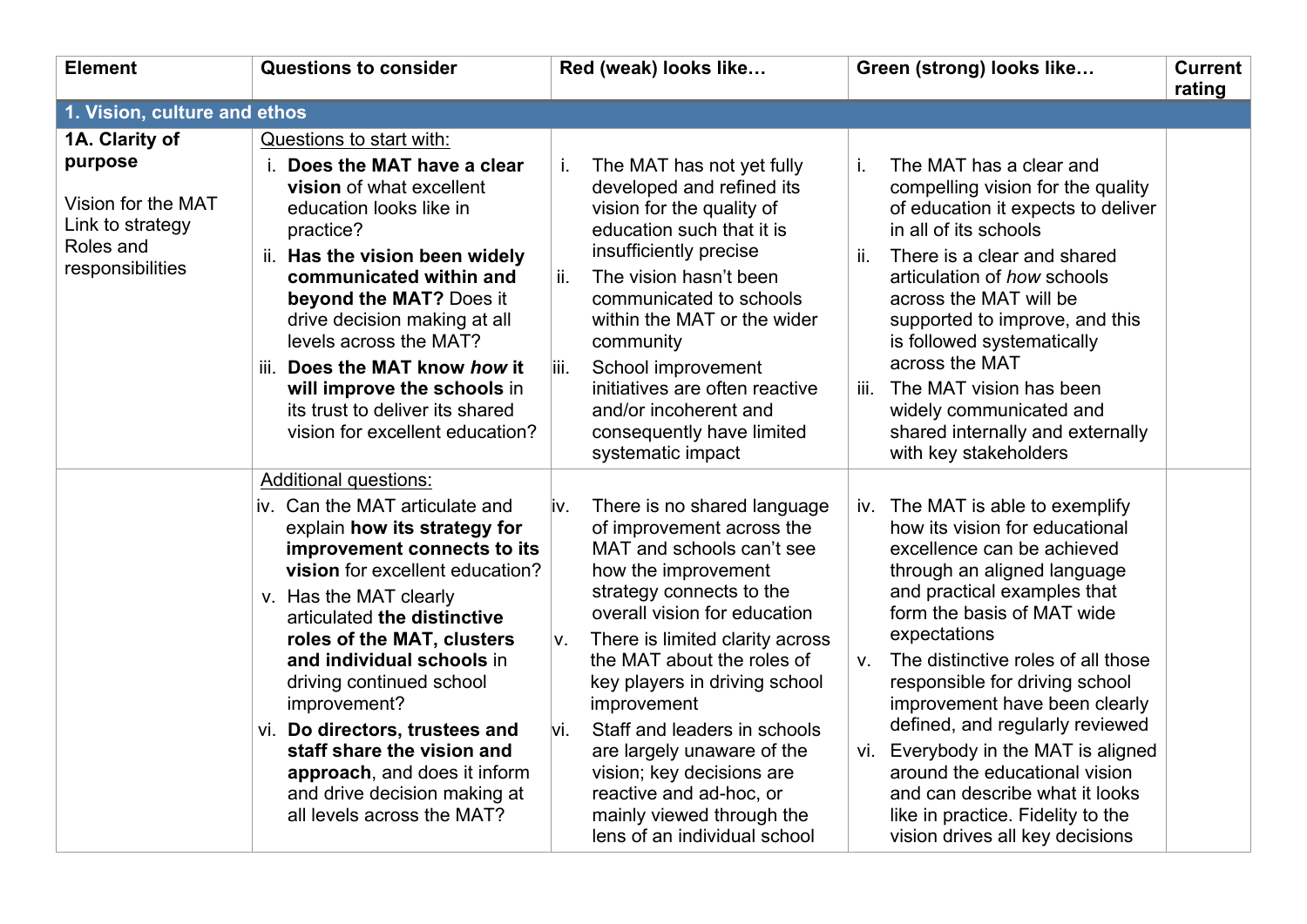| 1B. Understanding<br>of needs<br><b>Pupil/School Needs</b><br>Link to MAT priorities<br>Approach to school<br>improvement for<br>different schools | Questions to start with:<br>Does the MAT have a clear<br>i.<br>understanding of the full<br>spectrum of needs of<br>pupils in its schools (i.e.<br>SEND, pupil premium, low<br>and high prior attainment and<br>EAL pupils)?<br>Does this understanding of<br>ii.<br>needs and performance link<br>to priorities for<br>improvement across the<br>MAT as a whole?<br>Is the MAT's understanding<br>iii.<br>of the improvement | i. Leaders' understanding of the<br>differing needs of pupils is<br>superficial; decisions are too<br>often reliant upon<br>assumption/guesswork<br>ii. MAT leaders' priorities for<br>improvement are unclear or<br>too numerous to be<br>manageable and/or do not<br>address the needs of specific<br>groups of pupils or schools<br>within the MAT<br>iii. The MAT's approach to<br>school improvement is not | MAT and school leaders go<br>Ť.<br>beyond headline data to<br>understand variations and<br>trends in performance between<br>groups of pupils within/between<br>schools, phases and<br>geographies<br>ii.<br>MAT leaders have developed a<br>manageable set of priorities for<br>improvement to meet the<br>specific needs of their schools,<br>pupils and communities<br>MAT leaders have a deep<br>iii.<br>understanding of the |
|----------------------------------------------------------------------------------------------------------------------------------------------------|-------------------------------------------------------------------------------------------------------------------------------------------------------------------------------------------------------------------------------------------------------------------------------------------------------------------------------------------------------------------------------------------------------------------------------|------------------------------------------------------------------------------------------------------------------------------------------------------------------------------------------------------------------------------------------------------------------------------------------------------------------------------------------------------------------------------------------------------------------|----------------------------------------------------------------------------------------------------------------------------------------------------------------------------------------------------------------------------------------------------------------------------------------------------------------------------------------------------------------------------------------------------------------------------------|
|                                                                                                                                                    | priorities of different<br>schools within the MAT<br>informed by a strong<br>understanding of the data<br>and evidence?                                                                                                                                                                                                                                                                                                       | sufficiently refined - or data-<br>informed – to respond to<br>evidence of pupil and school<br>needs                                                                                                                                                                                                                                                                                                             | performance of different groups<br>of pupils across its schools and<br>a differentiated approach to<br>meeting the needs of all pupils<br>and schools                                                                                                                                                                                                                                                                            |
|                                                                                                                                                    | <b>Additional questions:</b><br>Does the MAT know how to<br>iv.<br>differentiate its approach<br>to school improvement<br>from its weakest to its<br>strongest schools?<br>Does the MAT have clear<br>$V_{\cdot}$<br>systems and processes to<br>diagnose the needs of new<br>joiners and ensure they<br>quickly get the support they<br>need?                                                                                | iv. The MAT's approach to<br>improvement is inflexible and<br>doesn't take account of new<br>evidence or the improvement<br>journeys in individual schools<br>v. The MAT doesn't have<br>systems to quickly diagnose<br>the needs of new joiners and<br>develop a bespoke plan for<br>support and intervention to<br>meet their needs                                                                            | iv. MAT leaders can point to ways<br>in which they have adapted<br>their approach to meet the<br>needs of schools at different<br>stages of improvement and<br>build improvement capacity for<br>growth<br>The MAT quickly diagnoses the<br>V.<br>needs of new joiners and<br>provides any support needed                                                                                                                        |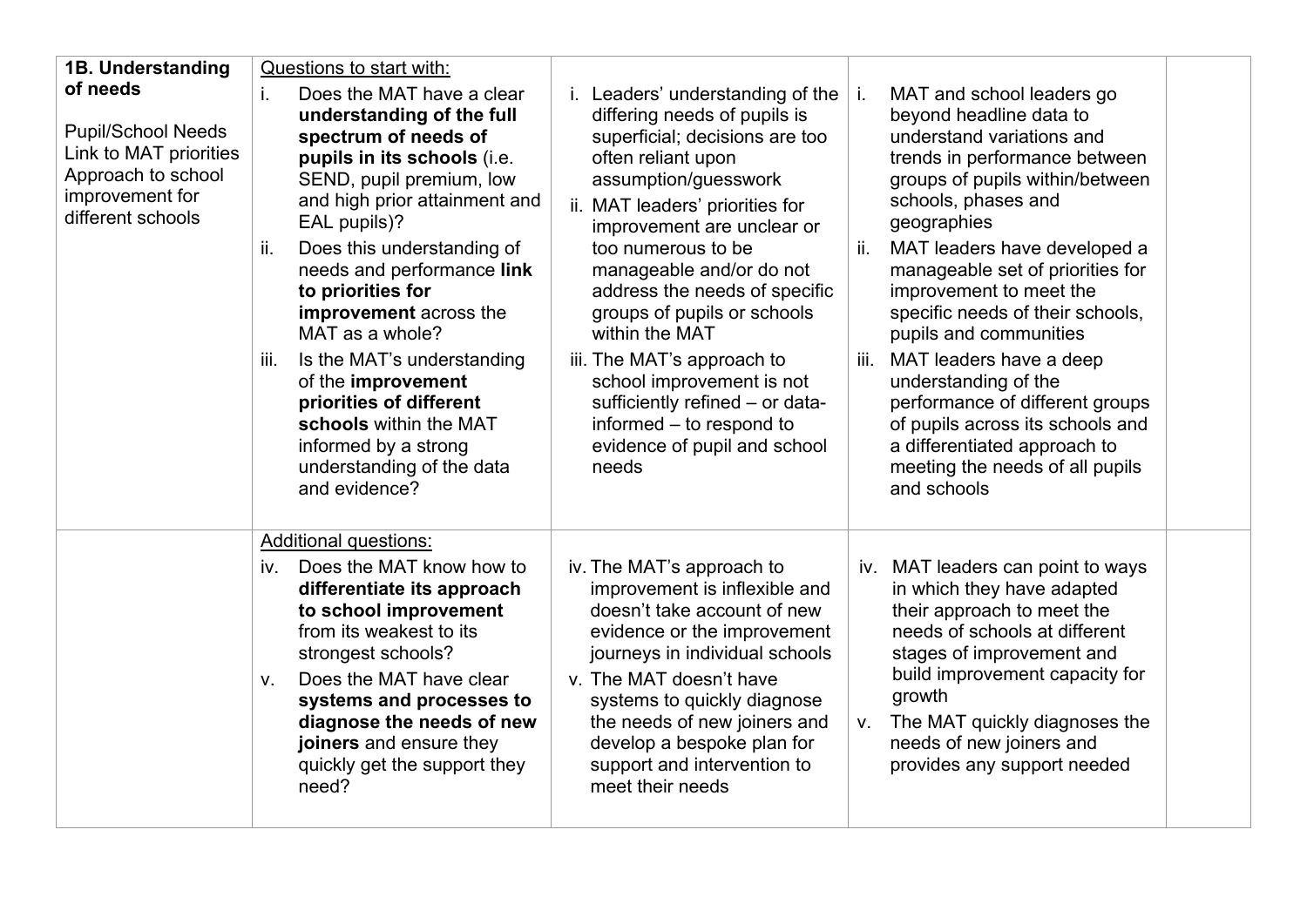| 1C. Leading a<br>culture of<br>improvement<br>Aspirations for pupils<br>Non-negotiables vs<br>autonomy for schools<br>Staff engagement<br>Innovation | Questions to start with:<br>i. Is the MAT systematic in how<br>it fosters high aspirations<br>and expectations for pupils<br>in all its schools?<br>Is the MAT clear about what it<br>ii.<br>regards as the non-<br>negotiables for school<br>improvement and where<br>schools have autonomy to<br>decide for themselves?<br>Is the leadership structure of<br>III.<br>the MAT clear about<br>responsibility for school<br>improvement with clear<br>accountabilities for impact? | <i>i.</i> Aspirations and expectations<br>are insufficiently ambitious<br>and inconsistent across<br>schools within the MAT<br>ii. There is confusion and<br>inconsistency over what are<br>MAT-wide expectations and<br>what schools are able to<br>decide for themselves<br>iii. It is unclear how responsibility<br>for school improvement is<br>structured across the trust or<br>how it relates to the<br>leadership of teaching and<br>learning within individual<br>schools | i. Aspirations and expectations for<br>all pupils are universally<br>ambitious in all MAT schools<br>and this is systematically<br>reinforced by MAT leaders<br>ii. The MAT has a clear rationale<br>for what decisions and activities<br>it expects to happen at MAT<br>level, cluster (or regional) level<br>and school level<br>iii. The relationship between the<br>leadership and accountability for<br>school improvement at school<br>and MAT level is clear and well<br>understood by all |
|------------------------------------------------------------------------------------------------------------------------------------------------------|-----------------------------------------------------------------------------------------------------------------------------------------------------------------------------------------------------------------------------------------------------------------------------------------------------------------------------------------------------------------------------------------------------------------------------------------------------------------------------------|------------------------------------------------------------------------------------------------------------------------------------------------------------------------------------------------------------------------------------------------------------------------------------------------------------------------------------------------------------------------------------------------------------------------------------------------------------------------------------|---------------------------------------------------------------------------------------------------------------------------------------------------------------------------------------------------------------------------------------------------------------------------------------------------------------------------------------------------------------------------------------------------------------------------------------------------------------------------------------------------|
|                                                                                                                                                      | <b>Additional questions:</b><br>iv. Do staff across the MAT feel<br>like they have been<br>genuinely engaged in co-<br>constructing the approach to<br>improvement? Are they<br>committed to working across<br>the MAT to support all of its<br>schools?<br>v. Is the MAT's approach to<br>developing consistency and<br>respecting the identity and<br>context of individual schools<br>reviewed and adjusted on the<br>basis of evidence?                                       | iv. Staff feel that they have not<br>been involved in developing<br>(and are not motivated by) the<br>approach to improvement,<br>which has consequences for<br>levels of engagement with the<br>MAT and willingness to<br>support others<br>v. There is unhelpful rigidity in<br>some aspects of the<br>relationship between the MAT<br>and their schools, coupled<br>with too much fluidity in other<br>areas                                                                    | iv. The MAT has opportunities for<br>school leaders and staff to<br>engage with and participate in<br>development of school<br>improvement initiatives at<br>whatever point the school joins<br>v. The balance between autonomy<br>and consistency is reviewed<br>and adjusted in light of evidence<br>and feedback from school<br>leaders within the MAT                                                                                                                                         |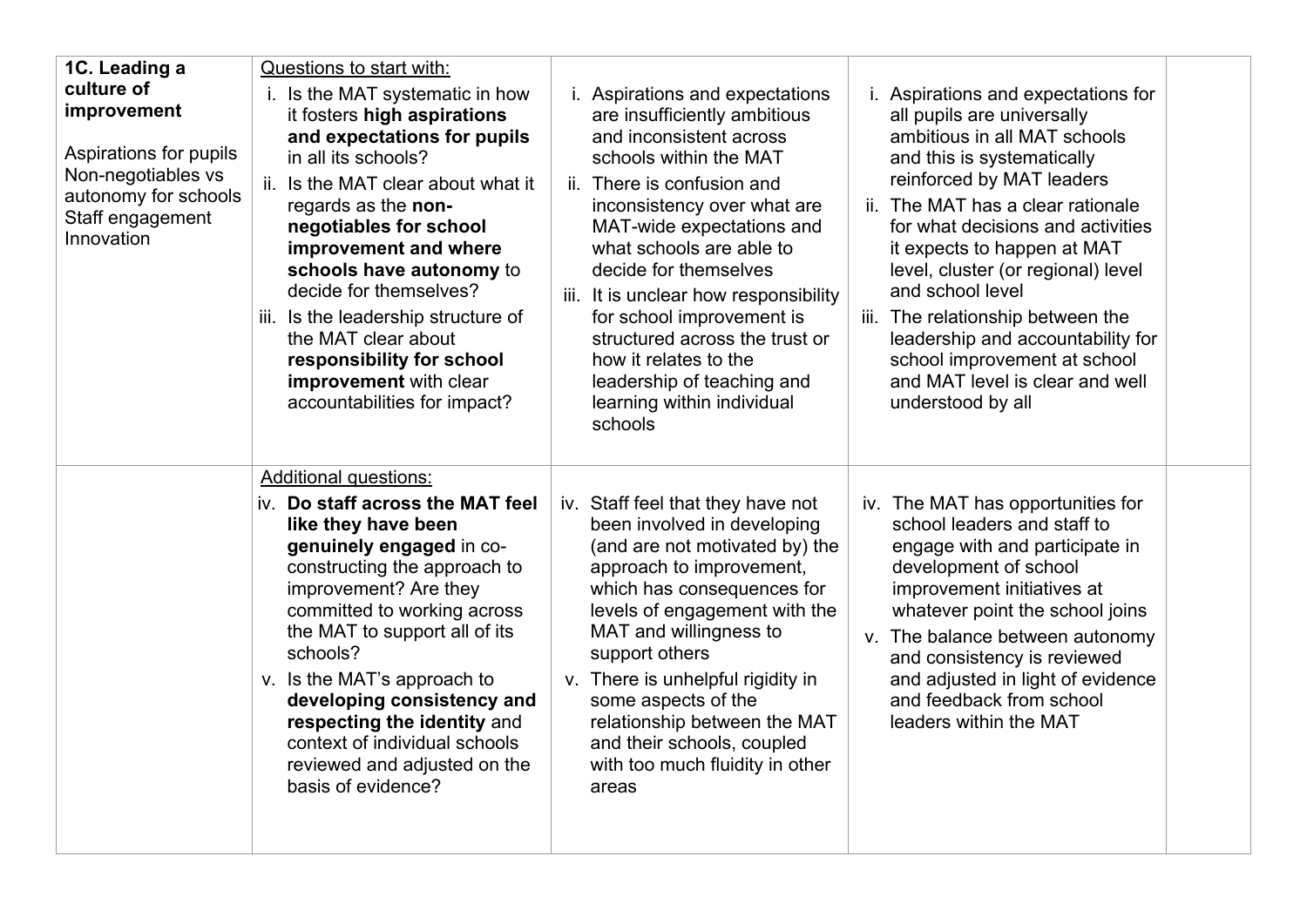| 2. People and partners                                                                                                                                        |                                                                                                                                                                                                                                                                                                                                                                                                                                                                                                                                                                                                                  |                                                                                                                                                                                                                                                                                                                                                                                                                                                                                                                                                                                                                                                                                                                                                                                                                                                                                                                                                                                                                                                                                                                                                        |  |  |  |
|---------------------------------------------------------------------------------------------------------------------------------------------------------------|------------------------------------------------------------------------------------------------------------------------------------------------------------------------------------------------------------------------------------------------------------------------------------------------------------------------------------------------------------------------------------------------------------------------------------------------------------------------------------------------------------------------------------------------------------------------------------------------------------------|--------------------------------------------------------------------------------------------------------------------------------------------------------------------------------------------------------------------------------------------------------------------------------------------------------------------------------------------------------------------------------------------------------------------------------------------------------------------------------------------------------------------------------------------------------------------------------------------------------------------------------------------------------------------------------------------------------------------------------------------------------------------------------------------------------------------------------------------------------------------------------------------------------------------------------------------------------------------------------------------------------------------------------------------------------------------------------------------------------------------------------------------------------|--|--|--|
| 2A. Building<br>capacity for<br>improvement<br>Capacity for school<br>improvement<br>Using the MAT's best<br>leaders and teachers<br><b>External partners</b> | <b>Questions to start with:</b><br>i. Does the MAT have a clear<br>strategy which sets out how it<br>will structure and locate<br>capacity for school<br><b>improvement</b> both currently<br>and for anticipated growth?<br>ii. Does the MAT have a clear<br>system for identifying who<br>are its best leaders and<br>teaching staff and which<br>schools have strength in<br>specific phases or subjects?<br>iii. Does the MAT know where<br>its areas of weakness are, in<br>terms of curriculum and<br>teaching and learning<br>performance, and how it plans<br>to tackle them with rigour and<br>urgency? | The MAT lacks the structures.<br>i. MAT leaders organise the<br>teaching and learning support<br>expertise or capacity to<br>deploy teaching and learning<br>between schools, clusters and<br>support effectively across its<br>the centre based on a clear,<br>schools in response to<br>evidence-informed theory of<br>identified needs<br>action and evidence of impact<br>Where pockets of expertise<br>ii. MAT leaders have a strong<br>ii.<br>understanding of where specific<br>exist, it is often in isolation<br>expertise exists across the MAT<br>and not widely known; as a<br>result, schools look externally<br>and how it can be used to<br>before looking to internal<br>support other schools, and<br>develop system leaders<br>colleagues<br>alongside key partners<br>liii.<br>The MAT does not<br>iii. MAT leaders have a clear<br>understand its main<br>understanding of their<br>weaknesses and/or does not<br>weaknesses and a plan for<br>have a clear plan to address<br>these weaknesses (including<br>addressing them; they are open<br>using external expertise<br>to learning from and with others<br>where appropriate) |  |  |  |
|                                                                                                                                                               | <b>Additional questions:</b><br>iv. Are system leaders and lead<br>practitioners being used<br>strategically to support other<br>schools, model good practice<br>and coach their peers?<br>v. Does the MAT make use of an<br>intentional and prioritised set<br>of partnerships and<br>networks that contribute to<br>improvement?                                                                                                                                                                                                                                                                               | iv. The MAT hasn't yet<br>iv. The MAT adopts carefully<br>developed mechanisms to<br>considered approaches to using<br>use its most effective<br>system leaders and lead<br>leaders/practitioners to<br>practitioners and promotes<br>knowledge transfer through<br>support and develop other<br>staff and schools across the<br>coaching, modelling and enquiry<br><b>MAT</b><br>led learning<br>v. Limited and incoherent use is<br>v. Recognised hubs of expertise<br>made of hubs of recognised<br>such as Teaching School Hubs or<br><b>National Leaders of Education</b><br>expertise such as Teaching<br><b>School Hubs and National</b><br>play an integral part in supporting<br><b>Leaders of Education</b><br>school improvement                                                                                                                                                                                                                                                                                                                                                                                                            |  |  |  |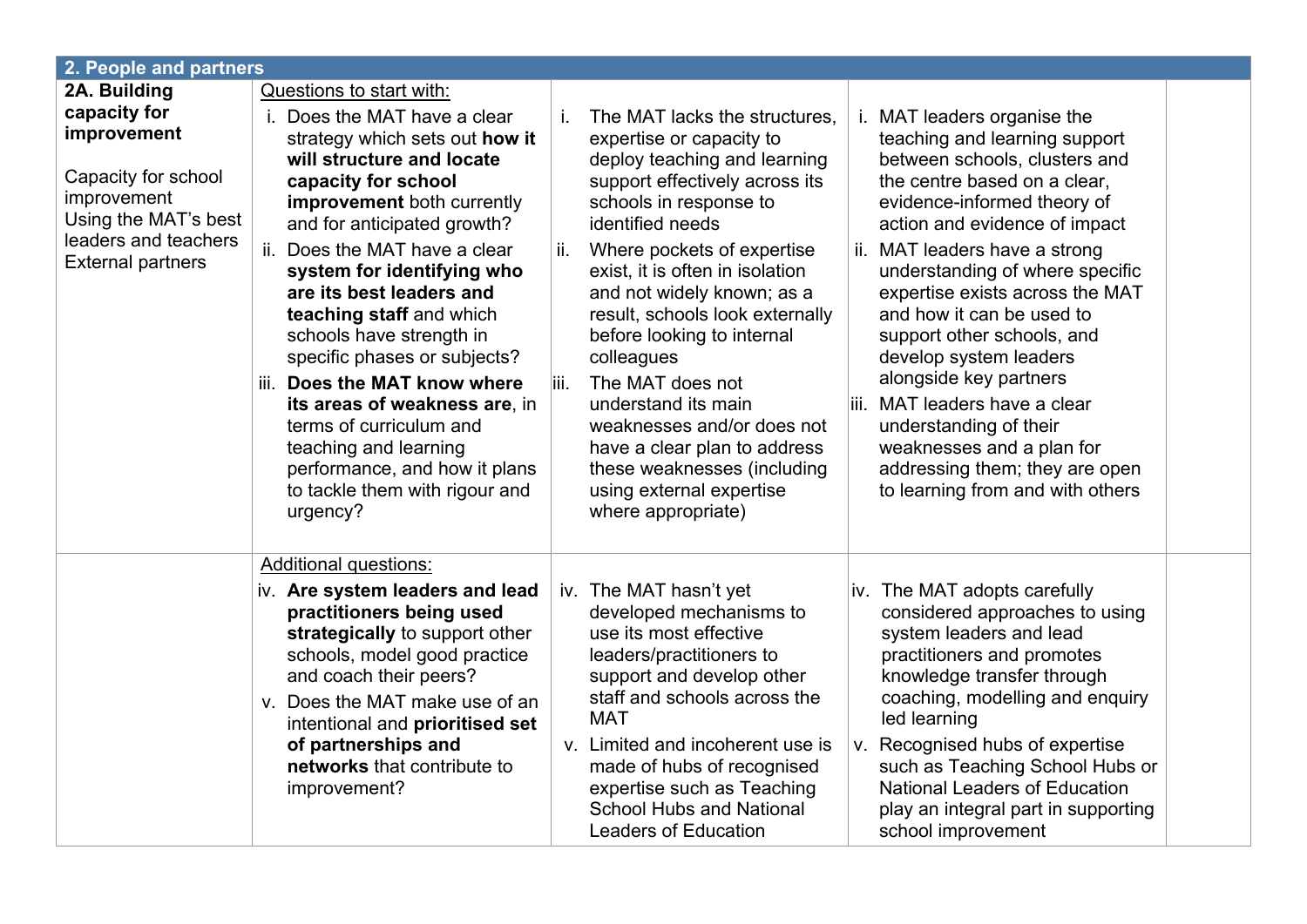| 2B. Recruiting,                                                                                                               | Questions to start with:                                                                                                                                                                                                                                                                                                                                                                                                                                                                                                                                                                                                    |                                                                                                                                                                                                                                                                                                                                                                                                                                                                                                                                                                                                                                                                                                                                                 |                                                                                                                                                                                                                                                                                                                                                                                                                                                                                                                                                                                                                                                                                                                                                                                                            |
|-------------------------------------------------------------------------------------------------------------------------------|-----------------------------------------------------------------------------------------------------------------------------------------------------------------------------------------------------------------------------------------------------------------------------------------------------------------------------------------------------------------------------------------------------------------------------------------------------------------------------------------------------------------------------------------------------------------------------------------------------------------------------|-------------------------------------------------------------------------------------------------------------------------------------------------------------------------------------------------------------------------------------------------------------------------------------------------------------------------------------------------------------------------------------------------------------------------------------------------------------------------------------------------------------------------------------------------------------------------------------------------------------------------------------------------------------------------------------------------------------------------------------------------|------------------------------------------------------------------------------------------------------------------------------------------------------------------------------------------------------------------------------------------------------------------------------------------------------------------------------------------------------------------------------------------------------------------------------------------------------------------------------------------------------------------------------------------------------------------------------------------------------------------------------------------------------------------------------------------------------------------------------------------------------------------------------------------------------------|
| developing and<br>retaining talent<br>Recruiting to the<br><b>MAT</b><br><b>Staff Progression</b><br><b>Talent Management</b> | Does the MAT have a clear<br>approach to recruiting staff<br>at all levels - teaching<br>assistants, teachers and<br>leaders? Do staff seek to join<br>the MAT or do they see<br>employment as largely defined<br>in the context of an individual<br>school?<br>Does the MAT have a well-<br>ii.<br>developed strategy for<br>developing teaching staff<br>throughout their careers?<br>Does the MAT have a<br>iii.<br>common model for<br>appraising staff and<br>identifying priorities for staff<br>development?<br>Does the MAT have a clear<br>iv.<br>strategy to promote staff well-<br>being and manage<br>workload? | i. Staff recruitment and<br>development is delegated to<br>schools; there is no co-<br>ordinated approach across the<br>MAT; staff decide whether to<br>join the school rather than<br>being part of the wider MAT<br>ii. Teaching staff and leaders are<br>not able to benchmark their<br>current performance against<br>clear expectations, which<br>restricts the MATs ability to<br>support promotion and<br>development opportunities<br>iii. There is no common model for<br>appraisal; appraisals are left to<br>individual schools to manage<br>and do not focus on staff<br>development across the MAT<br>iv. The MAT approach to staff<br>well-being and workload is<br>unclear, or is left to schools to<br>determine for themselves | i. The MAT has a clear approach to<br>recruiting and developing the<br>best staff in line with its vision;<br>staff are attracted to a school<br>because it is part of the MAT<br>The MAT provides consistent<br>ii.<br>expectations for the standards<br>teachers are required to meet<br>from NQT year onwards; there is<br>a clear development pathway for<br>all staff, which might include<br>placements across the MAT<br>A shared model for appraisal<br>III.<br>helps school and MAT leaders<br>make informed choices on<br>deployment and development;<br>appraisals help staff grow as<br>professionals<br>iv. The MAT has a clear approach to<br>staff wellbeing and workload that<br>identifies actions that the MAT<br>and schools can take to support<br>staff at all stages of their career |
|                                                                                                                               | <b>Additional questions:</b>                                                                                                                                                                                                                                                                                                                                                                                                                                                                                                                                                                                                |                                                                                                                                                                                                                                                                                                                                                                                                                                                                                                                                                                                                                                                                                                                                                 |                                                                                                                                                                                                                                                                                                                                                                                                                                                                                                                                                                                                                                                                                                                                                                                                            |
|                                                                                                                               | v. Do all staff understand what<br>opportunities for<br>progression look like across<br>the MAT and how they can<br>gain promotion?                                                                                                                                                                                                                                                                                                                                                                                                                                                                                         | v. Progression and promotion<br>opportunities are not<br>understood by staff and not<br>used in order to grow/retain<br>talented teachers and leaders                                                                                                                                                                                                                                                                                                                                                                                                                                                                                                                                                                                           | v. Progression and promotion is<br>clear and transparent and give<br>staff who demonstrate their<br>effectiveness opportunities to<br>progress                                                                                                                                                                                                                                                                                                                                                                                                                                                                                                                                                                                                                                                             |
|                                                                                                                               | vi. Is there a MAT succession<br>VI.<br>planning and talent<br>management strategy<br>supported by formal<br>development programmes?                                                                                                                                                                                                                                                                                                                                                                                                                                                                                        | There is no systematic<br>approach to developing talent;<br>staff have to find their own<br>opportunities to develop and<br>may choose to leave to find<br>opportunities as a result                                                                                                                                                                                                                                                                                                                                                                                                                                                                                                                                                            | vi. The MAT is implementing a talent<br>management strategy to place<br>staff where they are most<br>needed; middle/senior leaders<br>are deployed strategically and<br>supported by formal development                                                                                                                                                                                                                                                                                                                                                                                                                                                                                                                                                                                                    |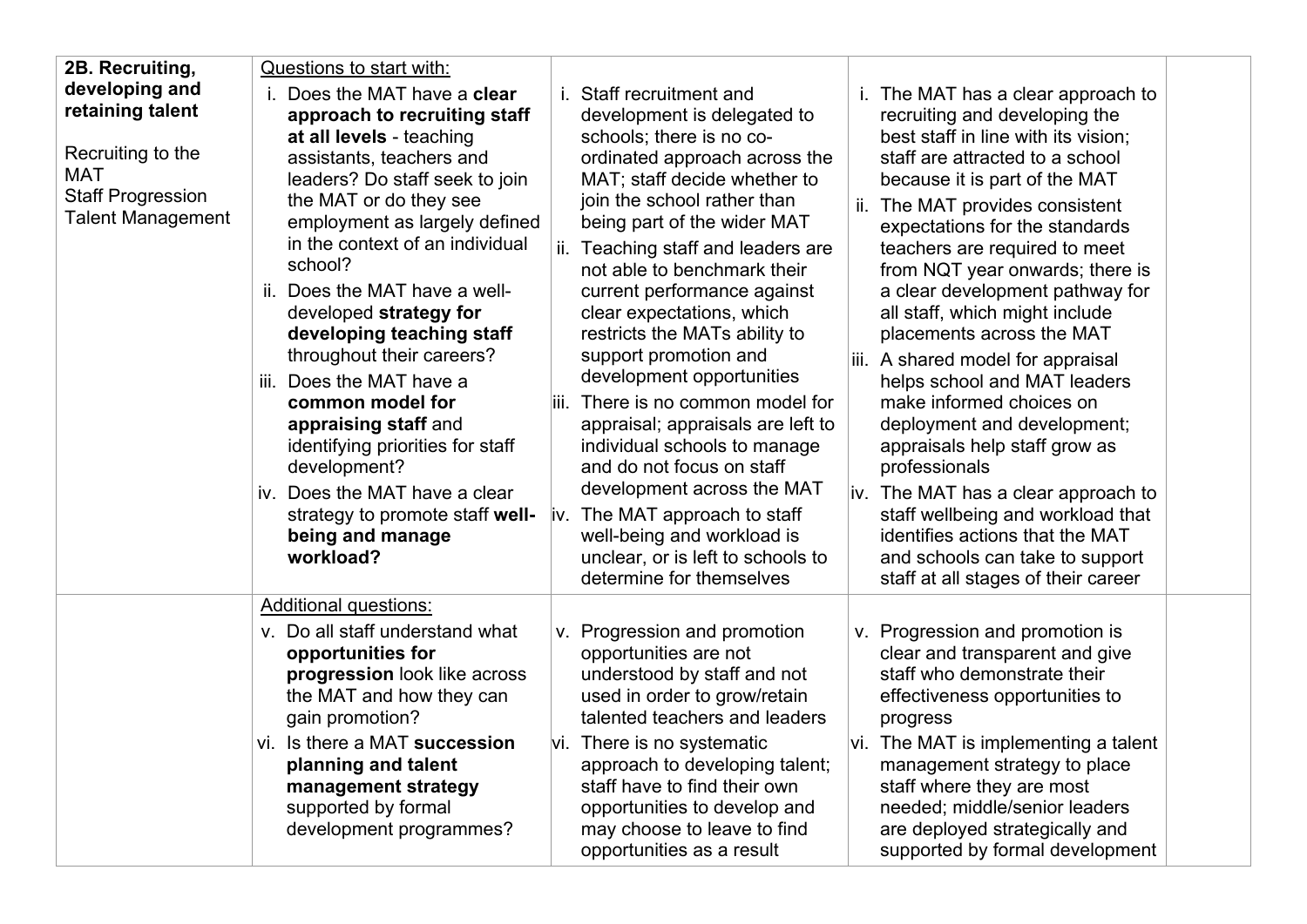| 3. Teaching and learning                                                                                  |                                                                                                                                                                                                                                                                                                                                                                                                                                                                                                                                                                                                                                                                                                                                                                                                                                                                                                                                                                                                                                                                                                                                                                                                                                                                                                                                                                                                                                                                                                                                                                                                                                                                                                                                                                                                                                                                                             |  |
|-----------------------------------------------------------------------------------------------------------|---------------------------------------------------------------------------------------------------------------------------------------------------------------------------------------------------------------------------------------------------------------------------------------------------------------------------------------------------------------------------------------------------------------------------------------------------------------------------------------------------------------------------------------------------------------------------------------------------------------------------------------------------------------------------------------------------------------------------------------------------------------------------------------------------------------------------------------------------------------------------------------------------------------------------------------------------------------------------------------------------------------------------------------------------------------------------------------------------------------------------------------------------------------------------------------------------------------------------------------------------------------------------------------------------------------------------------------------------------------------------------------------------------------------------------------------------------------------------------------------------------------------------------------------------------------------------------------------------------------------------------------------------------------------------------------------------------------------------------------------------------------------------------------------------------------------------------------------------------------------------------------------|--|
| 3A. Approach to                                                                                           | Questions to start with:                                                                                                                                                                                                                                                                                                                                                                                                                                                                                                                                                                                                                                                                                                                                                                                                                                                                                                                                                                                                                                                                                                                                                                                                                                                                                                                                                                                                                                                                                                                                                                                                                                                                                                                                                                                                                                                                    |  |
| pedagogy<br>Pedagogical<br>principles<br><b>Sharing practice</b><br>across the MAT<br>Evaluation/evidence | i. The MAT has not yet<br>i. Are the principles which<br>i. The MAT's approach to teaching<br>underpin the MAT's<br>developed or defined the core<br>and learning is underpinned by<br>approach to teaching and<br>principles which will underpin<br>core principles informed by a<br>learning visible and<br>its approach to teaching and<br>wide evidence base of proven<br>understood by all?<br>learning<br>practice<br>Is there a shared<br>ii.<br>There is wide variation in the<br>ii. The MAT's principles of learning<br>ii.<br>understanding across the MAT<br>pedagogical approaches<br>provide a common language<br>about what great teaching<br>that facilitates conversations<br>employed across individual<br>and learning looks like,<br>schools, which make it<br>about teaching and learning<br>based on research and<br>difficult to embed a shared<br>across the MAT<br>evidence?<br>language of learning or<br>There are regular opportunities<br>iii.<br>provide informed leadership<br>Does the MAT provide regular<br>for teaching staff to see and<br>iii.<br>of teaching and learning<br>opportunities to share and<br>learn from really great practice<br>across the MAT<br>learn from outstanding<br>iv. MAT leaders set clear<br>practice?<br>There are little/no<br>iii.<br>expectations for the learning<br>opportunities for teaching<br>Does the MAT have clear<br>environment. Schools are able<br>iv.<br>staff to see great teaching in<br>expectations and systems<br>to access strong systems for<br>practice<br>for a well-ordered learning<br>behavioural support when<br>environment and meeting the<br>needed leading to high<br>iv. Behaviour management and<br>standards across the MAT<br>needs of pupils with behaviour<br>the learning environment is<br>left to individual schools to<br>issues?<br>manage, with mixed and<br>varied results |  |
|                                                                                                           | <b>Additional questions:</b><br><b>v.</b> Does the MAT designate<br>v. Collective subject leadership<br>v. Phase and subject expertise<br>is underdeveloped. Where<br>across the MAT plays a vital<br>phase/ subject experts who<br>focus on deepening subject<br>phase/subject experts have<br>role in developing excellent<br>knowledge, developing the<br>been designated, their role is<br>subject and phase pedagogy<br>curriculum and schemes of<br>unclear and not adding value<br>vi. Fresh approaches are<br>work?<br>vi. Individual approaches to<br>introduced in a carefully<br>teaching and learning are<br>vi. Is there a coherent approach<br>managed way and are<br>isolated within individual<br>forensically evaluated before<br>to evaluating the <b>impact of</b><br>specific pedagogies and<br>being rolled out across the MAT<br>schools, limiting opportunities<br>interventions by the MAT?<br>for MAT wide improvement                                                                                                                                                                                                                                                                                                                                                                                                                                                                                                                                                                                                                                                                                                                                                                                                                                                                                                                                             |  |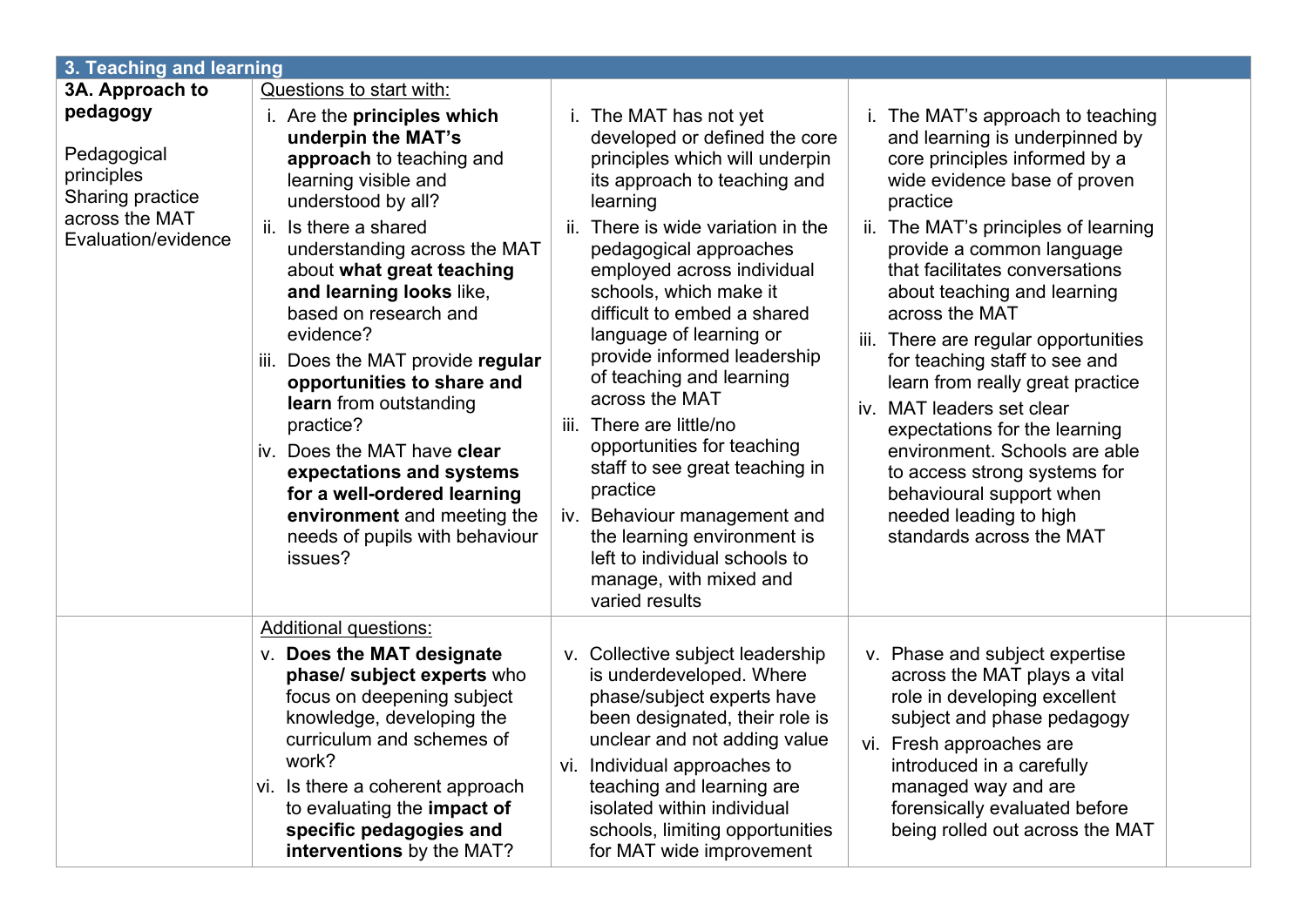| 3B. Leadership of<br>teaching<br>Role/impact of school<br>and middle leaders<br>Skills of leaders of<br>teaching and learning<br>Other support for<br>improving teaching | Questions to start with:<br>Does the MAT invest in<br>developing the skills and<br>capacity of leaders to lead<br>and facilitate teacher training<br>and development?<br>ii. Are school/middle leaders<br>supported and empowered<br>as leaders of teaching and<br>learning? Are they equipped to<br>help teachers adopt highly<br>effective techniques in the<br>classroom?<br>iii. How does the MAT invest in<br>both the design and delivery<br>of high quality programmes<br>and support to improve<br>teaching and teachers? | Leaders lack the confidence<br>Middle leaders have the<br>i.<br>or expertise to identify<br>expertise and tools to lead<br>effective teaching practice<br>constructive conversations on<br>and/or provide support and<br>effectiveness of teaching and<br>are not supported to develop<br>learning<br>these skills<br>Middle leaders have an explicit<br>ii.<br>ii. The role of middle leaders as<br>role as leaders of teaching and<br>learning and are effectively<br>leaders of teaching and<br>learning is underdeveloped.<br>empowered and supported with<br>Too frequently, middle<br>high quality professional<br>leaders are not<br>development<br>expected/supported to help<br>The MAT's leadership of<br>iii.<br>teachers grow as<br>teaching is informed by its core<br>professionals<br>principles of learning bringing<br>iii. The MAT has not developed a<br>coherence and depth to the<br>menu of effective approaches<br>design and development of<br>or programmes to improve the<br>programmes and support<br>quality of teaching and<br>learning |  |
|--------------------------------------------------------------------------------------------------------------------------------------------------------------------------|-----------------------------------------------------------------------------------------------------------------------------------------------------------------------------------------------------------------------------------------------------------------------------------------------------------------------------------------------------------------------------------------------------------------------------------------------------------------------------------------------------------------------------------|----------------------------------------------------------------------------------------------------------------------------------------------------------------------------------------------------------------------------------------------------------------------------------------------------------------------------------------------------------------------------------------------------------------------------------------------------------------------------------------------------------------------------------------------------------------------------------------------------------------------------------------------------------------------------------------------------------------------------------------------------------------------------------------------------------------------------------------------------------------------------------------------------------------------------------------------------------------------------------------------------------------------------------------------------------------------|--|
|                                                                                                                                                                          | <b>Additional questions:</b><br>iv. Does the MAT enable leaders<br>of teaching and learning to<br>have time to consider their<br>impact on improving<br><b>learning</b> across the MAT?<br>v. How effectively do MAT<br>leaders use evidence in their<br>leadership of teaching?<br>vi. Does the MAT have systems<br>for engaging and involving<br>pupils on how to improve<br>teaching and learning?                                                                                                                             | iv. The MAT does not prioritise<br>iv. Leadership of teaching and<br>the leadership of teaching and<br>learning is prioritised as the most<br>learning, delegating it entirely<br>important improvement activity in<br>schools<br>to individual schools<br>v. New approaches to teaching<br>v. The MAT is involved in<br>and learning are adopted<br>developing and learning about<br>without a clear rationale and<br>what works, uses evidence<br>strong evidence that they will<br>intelligently, and changes<br>practice based on their own in-<br>be an improvement on<br>existing practice<br>school evaluations and external<br>research<br>vi. There are few opportunities to<br>engage with pupils'<br>vi. There are strong systems in<br>experience of teaching and<br>place for engaging and involving<br>learning or use pupil voice to<br>pupils and using this information<br>improve teaching and learning<br>to improve teaching and learning                                                                                                        |  |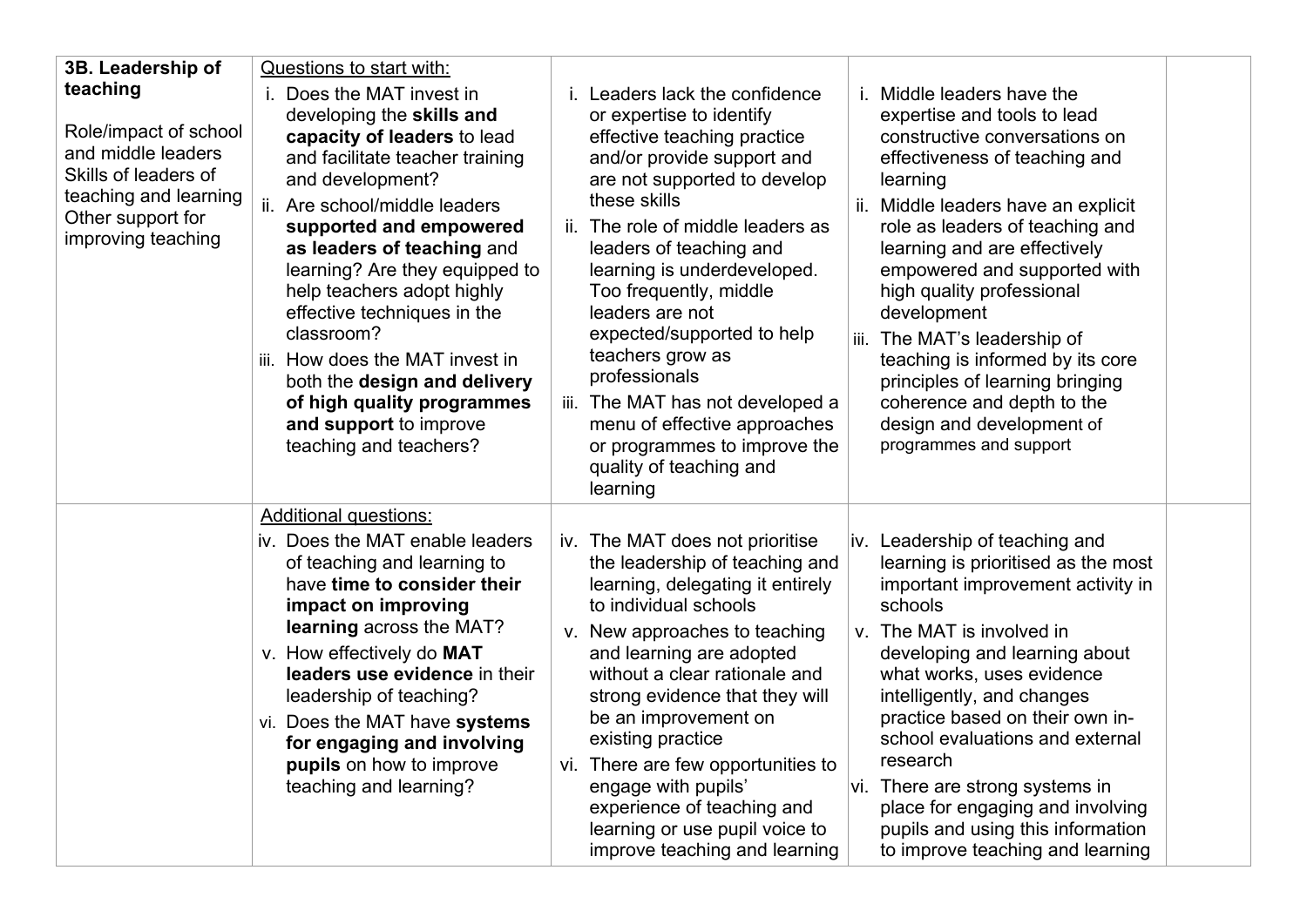| 3C. Evidence based<br>professional<br>learning<br>Culture of learning<br>Approaches to<br>professional learning<br>Involving pupils | Questions to start with:<br>i. Are MAT leaders creating and<br>sustaining a 'culture of<br>purposeful learning' in every<br>school?<br>Does the MAT have a <b>clear</b><br>ii.<br>approach to professional<br>learning and development<br>that combines coaching,<br>classroom practice and<br>engagement in research?<br>Does the MAT have a culture<br>iii.<br>and system for encouraging,<br>assessing and scaling up<br>innovation, and the<br>identification and<br>dissemination of best<br>practice? | i. Opportunities are not<br>intentionally provided for staff<br>to innovate or improve their<br>own practice through<br>professional learning and<br>development activities<br>ii. The means for practice-based<br>professional learning exist<br>only in isolated pockets (if at<br>all); there is no clear<br>approach across the MAT to<br>professional learning<br>iii. The MAT cannot articulate its<br>approach to best practice. As<br>a result, there is no<br>systematic process for taking<br>successful innovations to<br>scale | i. MAT leaders foster a culture of<br>learning in which staff can<br>develop their practice and test<br>the impact of their practice<br>through structured reflection<br>ii. The MAT has developed the<br>infrastructure and networks to<br>support shared professional<br>learning and development $-$ e.g.<br>through subject networks, peer-<br>to-peer coaching and<br>observations and reflections on<br>classroom practice linked to the<br><b>MAT's priorities</b><br>iii. The MAT has a clearly<br>articulated approach to best<br>practice. Evidence-based<br>innovation thrives. There are<br>clear processes for realising the<br>benefits of successful innovation<br>across the MAT |
|-------------------------------------------------------------------------------------------------------------------------------------|-------------------------------------------------------------------------------------------------------------------------------------------------------------------------------------------------------------------------------------------------------------------------------------------------------------------------------------------------------------------------------------------------------------------------------------------------------------------------------------------------------------|--------------------------------------------------------------------------------------------------------------------------------------------------------------------------------------------------------------------------------------------------------------------------------------------------------------------------------------------------------------------------------------------------------------------------------------------------------------------------------------------------------------------------------------------|--------------------------------------------------------------------------------------------------------------------------------------------------------------------------------------------------------------------------------------------------------------------------------------------------------------------------------------------------------------------------------------------------------------------------------------------------------------------------------------------------------------------------------------------------------------------------------------------------------------------------------------------------------------------------------------------------|
|                                                                                                                                     | <b>Additional questions:</b><br>iv. Are teachers engaged in the<br>right balance between formal<br>learning and developing<br>their practice with their<br>peers?<br>v. Are systems for teachers to<br>observe and develop aspects<br>of classroom practice together<br>linked to the MAT's and<br>schools' priorities for<br>improvement?                                                                                                                                                                  | iv. Staff seldom engage in<br>purposeful inquiry with their<br>peers<br>v. The focus of any practice<br>based learning is ad-hoc and<br>not related to the MAT's<br>priorities                                                                                                                                                                                                                                                                                                                                                             | iv. Staff gain confidence through<br>purposeful models of<br>observation, development of<br>practice and exposure to<br>outstanding practice, and can<br>say how this has helped them<br>improve<br>v. Practice-based learning and<br>research are focused on areas<br>likely to make the biggest impact<br>on the MAT's priorities                                                                                                                                                                                                                                                                                                                                                              |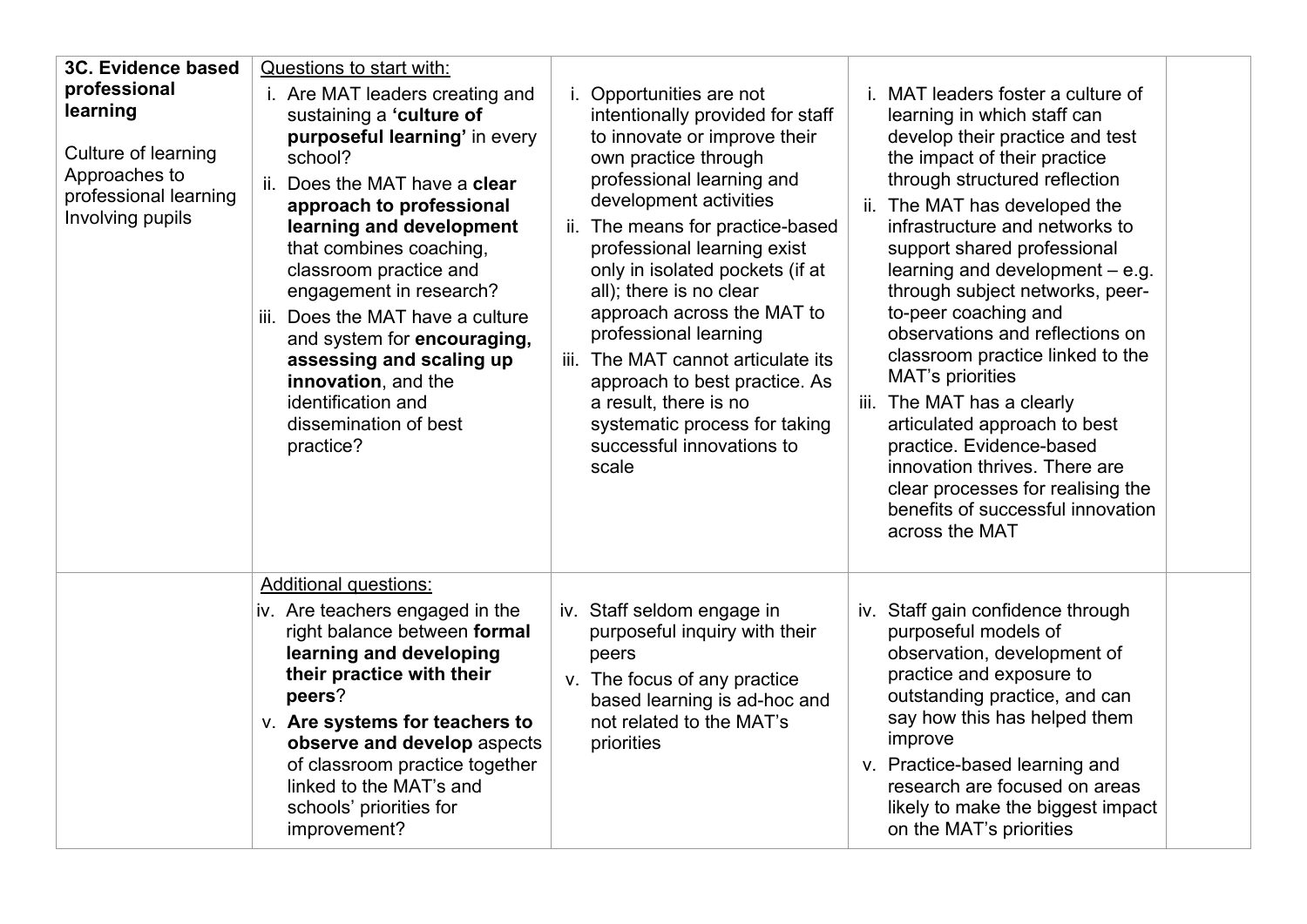| 4. Curriculum and assessment                                                                                           |                                                                                                                                                                                                                                                                                                                                                                                                                                             |             |                                                                                                                                                                                                                                                                                                                                                                                                                                                                                                                                                |      |                                                                                                                                                                                                                                                                                                                                                                                                                                                                                                                                 |  |
|------------------------------------------------------------------------------------------------------------------------|---------------------------------------------------------------------------------------------------------------------------------------------------------------------------------------------------------------------------------------------------------------------------------------------------------------------------------------------------------------------------------------------------------------------------------------------|-------------|------------------------------------------------------------------------------------------------------------------------------------------------------------------------------------------------------------------------------------------------------------------------------------------------------------------------------------------------------------------------------------------------------------------------------------------------------------------------------------------------------------------------------------------------|------|---------------------------------------------------------------------------------------------------------------------------------------------------------------------------------------------------------------------------------------------------------------------------------------------------------------------------------------------------------------------------------------------------------------------------------------------------------------------------------------------------------------------------------|--|
| <b>4A. Curriculum</b>                                                                                                  | Questions to start with:                                                                                                                                                                                                                                                                                                                                                                                                                    |             |                                                                                                                                                                                                                                                                                                                                                                                                                                                                                                                                                |      |                                                                                                                                                                                                                                                                                                                                                                                                                                                                                                                                 |  |
| principles, intent<br>and alignment<br>Age-related<br>expectations<br>Curriculum design<br><b>Curriculum resources</b> | Does the MAT clearly<br>İ.<br>articulate shared curriculum<br>principles and its curriculum<br>intent?<br>ii. Are there common age-<br>related expectations for each  ii.<br>year group across the MAT?<br>(e.g. do all staff agree on what<br>represents a year's worth of<br>progress?)<br>iii. Is curriculum content and<br>design informed by the age-<br>related expectations and the<br>principles that underpin the<br>MAT's vision? | i.<br>liii. | The MAT has not clearly<br>defined its shared curriculum<br>principles and leaders and<br>staff are unclear about the<br><b>MAT's curriculum intent</b><br>Staff do not have a shared<br>understanding, and limited<br>opportunities to benchmark,<br>pupil progress; as a result<br>there are no consistent<br>expectations as to what<br>constitutes year-on-year<br>progress across the MAT<br>The MAT's vision and<br>common expectations have<br>not informed the creation of a<br>shared approach to<br>curriculum, based on<br>evidence |      | i. The MAT has a clearly defined<br>curriculum intent and principles<br>that inform the work of leaders<br>and staff in academies in the<br><b>MAT</b><br>ii. Staff across the MAT have<br>shared expectations of pupil<br>progress; these are regularly<br>benchmarked within the MAT<br>and externally<br>iii. Everyone in the MAT has a<br>consistent answer to the<br>question: 'what do we want<br>pupils to know and achieve?';<br>this informs a disciplined and<br>evidence based approach to<br>curriculum development |  |
|                                                                                                                        | <b>Additional questions:</b>                                                                                                                                                                                                                                                                                                                                                                                                                |             |                                                                                                                                                                                                                                                                                                                                                                                                                                                                                                                                                |      |                                                                                                                                                                                                                                                                                                                                                                                                                                                                                                                                 |  |
|                                                                                                                        | iv. Do the curriculum models<br>align with the MAT's shared<br>curriculum principles and/or<br>where local curriculum<br>decisions are made, do they fit<br>the MAT's curriculum intent?<br>v. Does the MAT expect and<br>facilitate shared lesson<br>planning and the<br>development of shared<br>schemes of work/resources to<br>support teacher workload?                                                                                |             | iv. Individual academy curricula<br>do not align to the MAT<br>curriculum principles and are<br>not consistent with the<br>curriculum intent<br>v. The MAT does not facilitate<br>the development and<br>dissemination of shared<br>curriculum and lesson<br>resources, and as a result<br>efforts are duplicated across<br>the MAT<br>vi. There are few opportunities to<br>review the effectiveness of                                                                                                                                       | lvi. | <u>liv.</u> Staff understand which elements<br>of the curriculum are common,<br>where they have discretion to<br>innovate, and why. They can<br>clearly articulate how their<br>curriculum fits with the wider<br><b>MAT</b> curriculum intent<br>v. Staff are expected and supported<br>by the MAT to develop and<br>access shared resources and<br>evaluate their effectiveness<br>MAT leaders regularly review the<br>curriculum from the perspective<br>of pupils to ensure it provides                                     |  |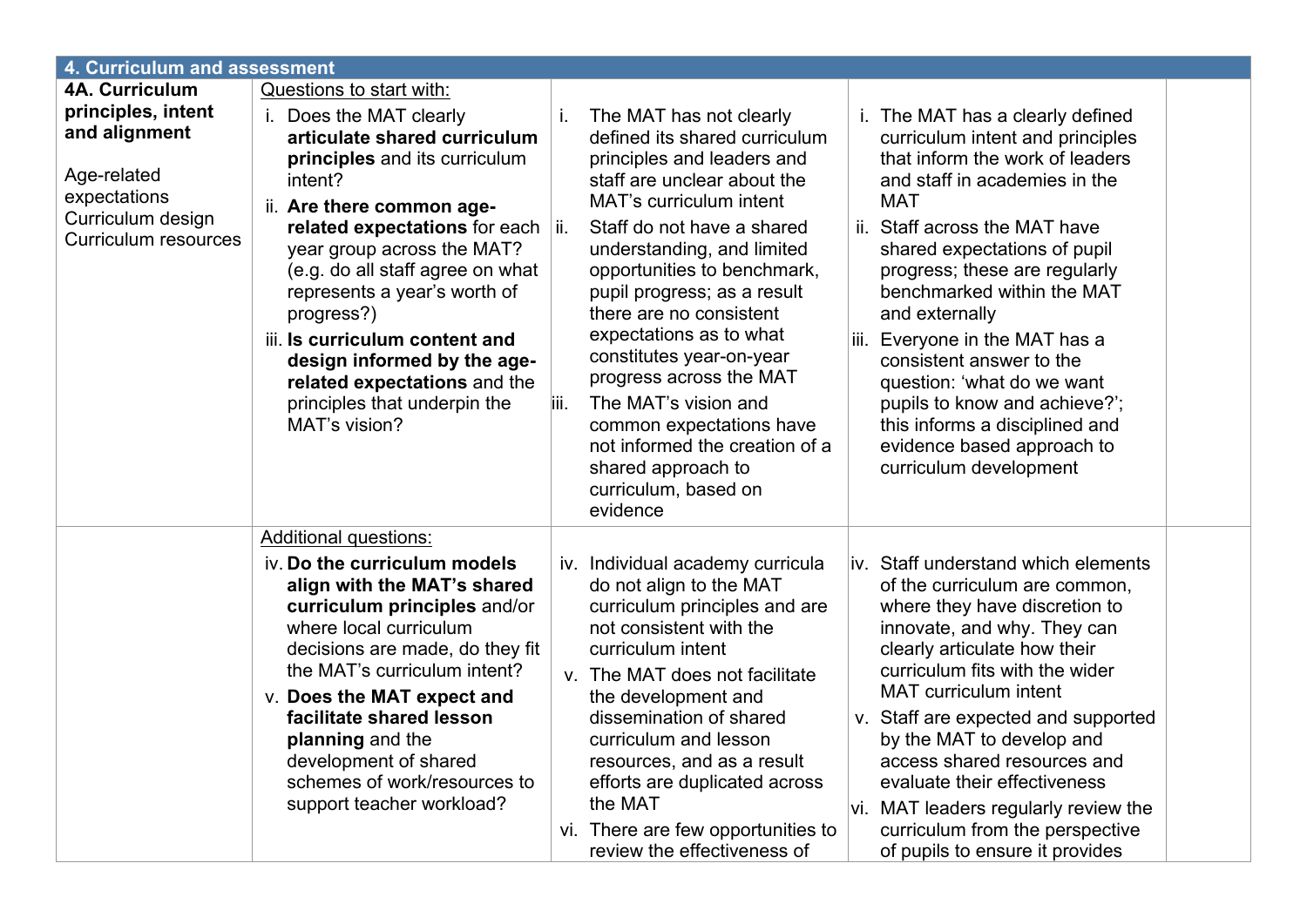|                                                                                                                       | vi. Can the MAT clearly<br>demonstrate the impact of<br>the curriculum design?                                                                                                                                                                                                                                                                                                        | the curriculum for all pupils.<br>The curriculum has evolved<br>without the use of evidence;<br>as a result pupils lack<br>continuity year to year                                                                                                                                                                                                                                                                                  | continuity for pupils' learning and<br>promotes effective transitions                                                                                                                                                                                                                                                                                                                                                                                                 |
|-----------------------------------------------------------------------------------------------------------------------|---------------------------------------------------------------------------------------------------------------------------------------------------------------------------------------------------------------------------------------------------------------------------------------------------------------------------------------------------------------------------------------|-------------------------------------------------------------------------------------------------------------------------------------------------------------------------------------------------------------------------------------------------------------------------------------------------------------------------------------------------------------------------------------------------------------------------------------|-----------------------------------------------------------------------------------------------------------------------------------------------------------------------------------------------------------------------------------------------------------------------------------------------------------------------------------------------------------------------------------------------------------------------------------------------------------------------|
| <b>4B. Intentional use</b><br>of assessment<br>MAT approach to<br>assessment<br><b>Assessment tools</b><br>Moderation | Questions to start with:<br>i. Is the MAT clear about the<br>purposes of the different<br>types of assessment and<br>how they inform conversations<br>about progress in relation to<br>the agreed age-related<br>expectations?<br>ii. Does the MAT operate<br>common assessment cycles<br>across its schools?<br>iii. Does the MAT have systems<br>in place for shared<br>moderation? | i. The rationale underpinning<br>the MAT's approach to<br>assessment is<br>underdeveloped or not widely<br>understood<br>ii. Assessment cycles are not<br>aligned; the variation between<br>schools means that data on<br>progress is available at<br>different times and therefore<br>hinders meaningful<br>comparison or moderation<br>iii. There are few opportunities<br>and no systems for shared<br>moderation of assessments | i. The purpose of both formative<br>and summative assessment is<br>understood across the MAT,<br>and aligned to the vison,<br>curriculum and age-related<br>expectations<br>ii. Assessment cycles are common<br>across all schools in the MAT,<br>allowing a common picture of<br>progress and comparisons<br>between schools<br>iii. Shared moderation of<br>assessments is routine and<br>underpins the MATs<br>expectations of what constitutes<br>strong progress |
|                                                                                                                       | <b>Additional questions:</b><br>iv. Do staff/schools across the<br>MAT follow a <b>broadly</b><br>consistent approach to<br>assessment based on shared<br>training and peer review?<br>v. Does the MAT systematically<br>review and share the impact<br>of different assessment<br>tools and approaches used by<br>schools?                                                           | iv. An inconsistent approach to<br>assessment makes<br>comparisons across the MAT<br>difficult<br>v. The impact of different<br>assessment tools is not<br>shared or is not considered at<br>all                                                                                                                                                                                                                                    | iv. A clear policy is being followed<br>on the regularity and<br>consistency of assessment; this<br>is reinforced by shared training<br>and peer review<br>v. MAT leaders ensure that the<br>impact of all assessment tools in<br>use is systematically reviewed,<br>and that the results are shared<br>widely and used to inform future<br>decisions                                                                                                                 |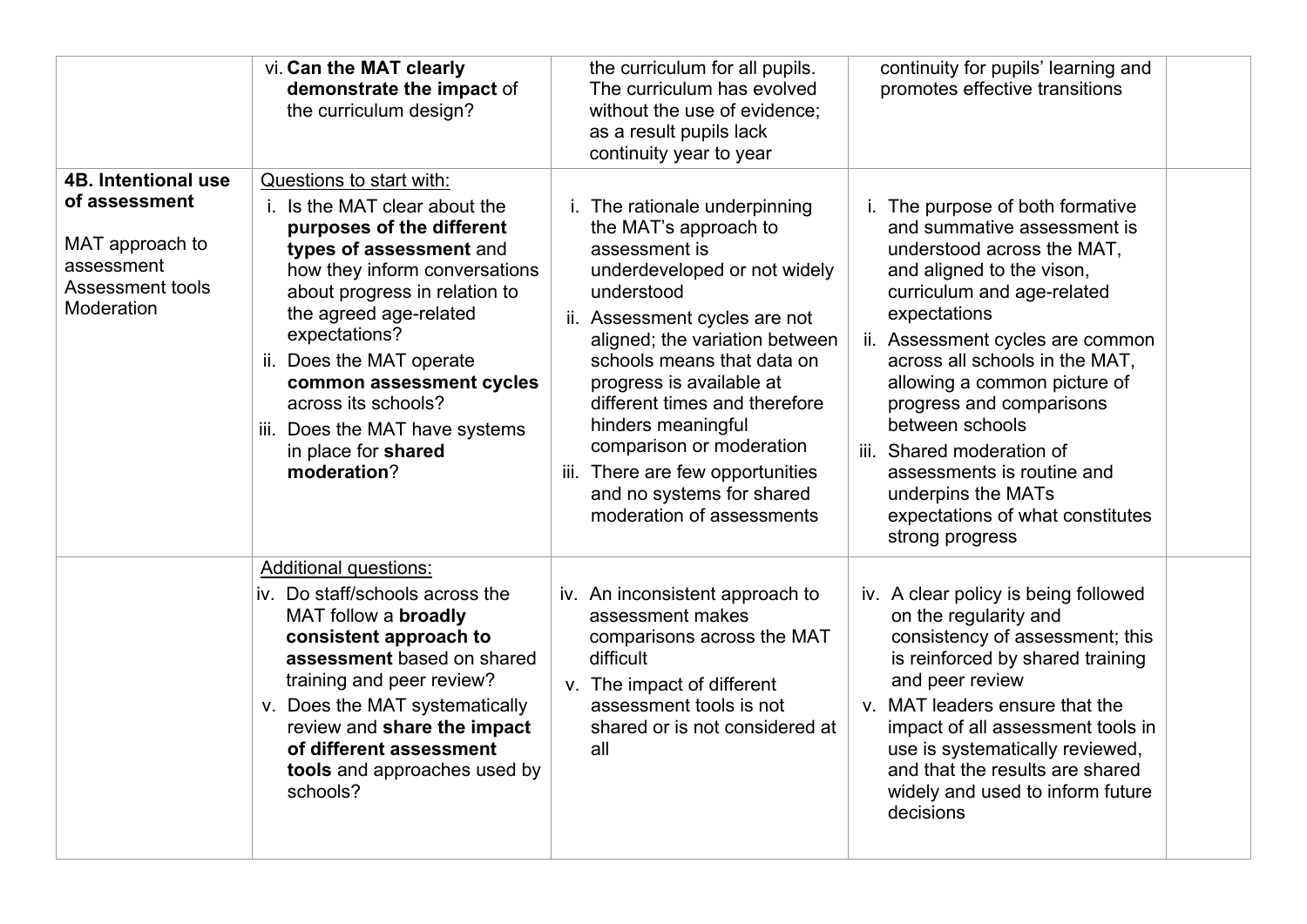| 5. Quality assurance and accountability                                   |                                                                                                                                                                                                                                                                                                                                                                                                                                                                                                                                                                                                                                                                                                                                                                                                                                                                                                                                                                                                                                                                                                                                                                                                                                                                                                                                                                                                    |  |
|---------------------------------------------------------------------------|----------------------------------------------------------------------------------------------------------------------------------------------------------------------------------------------------------------------------------------------------------------------------------------------------------------------------------------------------------------------------------------------------------------------------------------------------------------------------------------------------------------------------------------------------------------------------------------------------------------------------------------------------------------------------------------------------------------------------------------------------------------------------------------------------------------------------------------------------------------------------------------------------------------------------------------------------------------------------------------------------------------------------------------------------------------------------------------------------------------------------------------------------------------------------------------------------------------------------------------------------------------------------------------------------------------------------------------------------------------------------------------------------|--|
| 5A. Knowing<br>schools<br>quantitatively<br>Use of data across<br>the MAT | Questions to start with:<br>i. Is performance information<br>i. A culture of transparency has<br>i. Data is shared widely and<br>not been established, data is<br>informs regular, honest, action-<br>shared openly? Are<br>conversations between MAT<br>not widely shared. MAT-<br>focused conversations with<br>school conversations are<br>schools<br>and school leaders open and<br>effective?<br>infrequent, superficial and/or<br>ii. At all levels (classroom, subject,                                                                                                                                                                                                                                                                                                                                                                                                                                                                                                                                                                                                                                                                                                                                                                                                                                                                                                                     |  |
| Granularity of data<br>Performance<br>conversations                       | defensive<br>ii. Do MAT leaders have an<br>phase and school) there is<br>ii. MAT leaders' view of<br>effective use of the full range of<br>integrated picture of<br>available data to identify issues<br>performance, pulling together<br>performance is limited to their<br>data on progress, attainment,<br>own internal data/opinions<br>regarding progress and to target<br>wellbeing, exclusions and<br>and does not take account of<br>interventions effectively<br>other qualitative information?<br>the full range of information<br>iii. Performance and progress for<br>available<br>iii. Does the MAT benchmark<br>each school and the MAT as a<br>iii. Any benchmarking is broad-<br>whole is specifically<br>its performance and progress<br>with other MATs?<br>brush and only with schools'<br>benchmarked against schools/<br>local/traditional competitors<br>MATs regionally and nationally<br>with similar characteristics                                                                                                                                                                                                                                                                                                                                                                                                                                                      |  |
|                                                                           | <b>Additional questions:</b>                                                                                                                                                                                                                                                                                                                                                                                                                                                                                                                                                                                                                                                                                                                                                                                                                                                                                                                                                                                                                                                                                                                                                                                                                                                                                                                                                                       |  |
|                                                                           | iv. Does the MAT have a well-<br>iv. The MAT does not have a<br>iv. The MAT has a well thought out<br>developed and timely<br>data strategy that gives MAT<br>consistent approach to<br>and school leaders and staff<br>approach to use of data?<br>capturing data. Data<br>collection cycles do not inform<br>access to data when they need<br><b>v.</b> Does the MAT operate smart<br>timely conversations about<br>it during the year<br>$data$ systems $-$ i.e. once<br>quality and improvement<br>inputted, can data be<br>v. A single MIS system is used<br>leading to impact<br>effectively across the MAT to<br>aggregated, disaggregated<br>and analysed for different<br>v. Data collection/analysis is<br>allow easy analysis of data by<br>schools/groups of students?<br>cumbersome and involves<br>school or student group which<br>duplication of effort; schools<br>helps reduce staff workload<br>vi. Do performance and<br>are often asked for the same<br>vi. Performance conversations<br>appraisal conversations of<br>information multiple times<br>school and MAT leaders<br>focus on improvement and<br>which increases workload<br>development and are informed<br>reflect the progress being<br>pressures<br>made and capture the future<br>by evidence<br>focus of improvement?<br>vi. Performance conversations<br>focus on compliance, process<br>and assigning blame |  |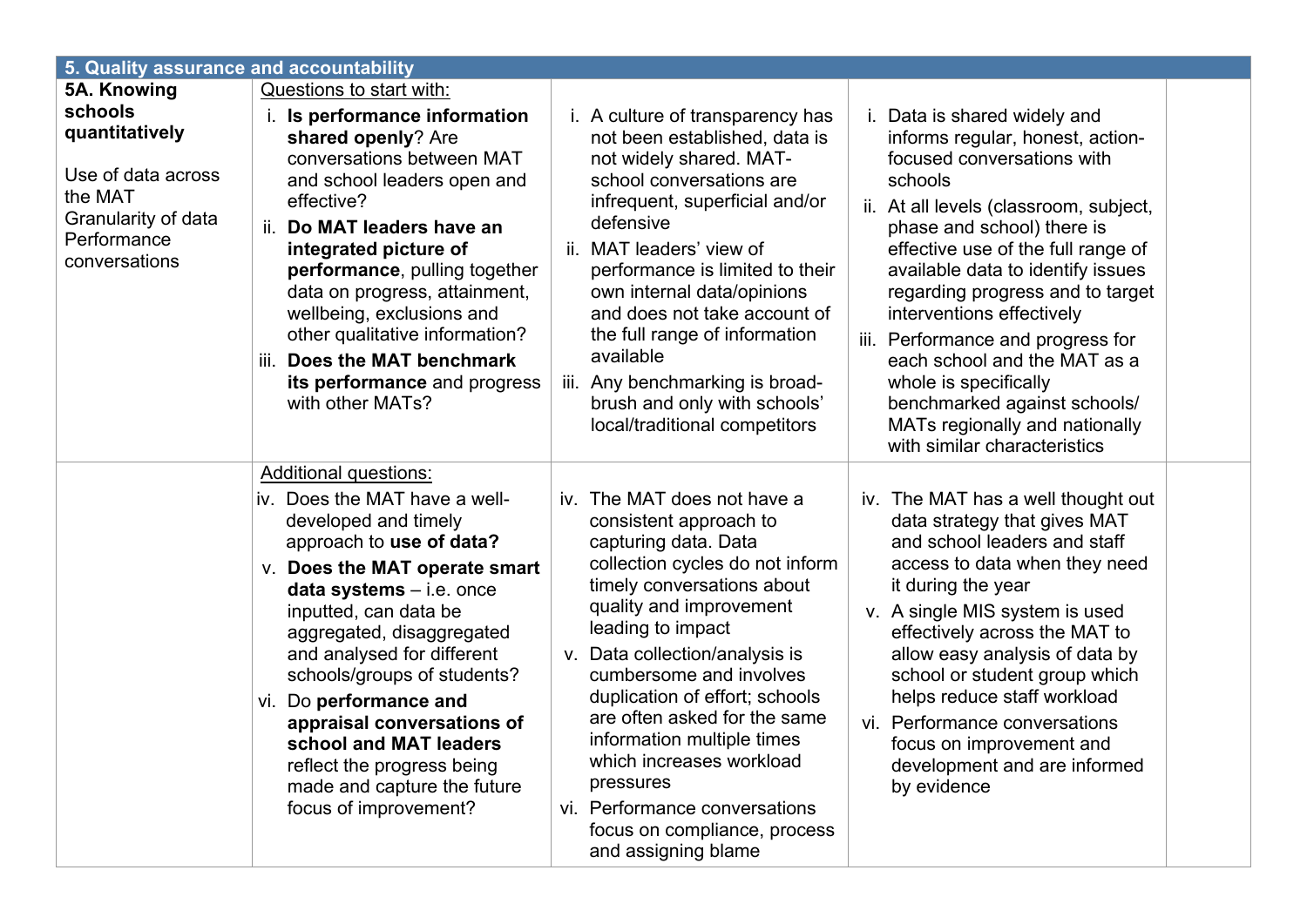| 5B. Knowing<br>schools<br>qualitatively<br>Reviewing progress<br>Parent/pupil<br>feedback<br><b>Peer Review</b> | Questions to start with:<br>Do MAT and cluster leaders<br>regularly meet with school<br>leaders to review progress<br>and is there a clear<br>agenda/template for the<br>conversation so that it is<br>replicated with consistency<br>across all schools?<br>ii. Are MAT and school leaders<br>conducting regular learning<br>reviews across the schools<br>in the MAT in order to<br>triangulate KPIs with the daily<br>lived experience in schools?<br>iii. Is the MAT systematically<br>building in parental and pupil<br><b>feedback</b> into its assessment<br>of how well schools are<br>progressing? | i. The MAT has not yet<br>developed a routine cycle of<br>school improvement review<br>and monitoring activities.<br>Meetings between<br>MAT/cluster and school<br>leaders are infrequent, ad-hoc<br>and unstructured<br>ii. MAT leaders' views of what is<br>happening in schools is<br>based purely on reported<br>information and occasional<br>lone visits<br>iii. Parent and pupil feedback is<br>not considered by MAT<br>leaders when assessing<br>school performance and<br>progress | MAT/cluster and school leaders<br>i.<br>meet regularly, in step with the<br>rhythm of the school year; their<br>meetings systematically cover the<br>different aspects of school<br>performance and improvement<br>and have a clear agenda so that<br>everyone comes ready for a<br>focused conversation that helps<br>drive improvement for all<br>ii. MAT and school leaders regularly<br>visit schools/classrooms together<br>(e.g. for joint learning walks,<br>lesson observations) so that they<br>develop a shared picture of their<br>schools<br>MAT leaders employ a range of<br>iii.<br>techniques to gather parent and<br>pupil feedback; this feedback is<br>an integral part of assessing<br>schools' performance and |
|-----------------------------------------------------------------------------------------------------------------|-------------------------------------------------------------------------------------------------------------------------------------------------------------------------------------------------------------------------------------------------------------------------------------------------------------------------------------------------------------------------------------------------------------------------------------------------------------------------------------------------------------------------------------------------------------------------------------------------------------|----------------------------------------------------------------------------------------------------------------------------------------------------------------------------------------------------------------------------------------------------------------------------------------------------------------------------------------------------------------------------------------------------------------------------------------------------------------------------------------------|------------------------------------------------------------------------------------------------------------------------------------------------------------------------------------------------------------------------------------------------------------------------------------------------------------------------------------------------------------------------------------------------------------------------------------------------------------------------------------------------------------------------------------------------------------------------------------------------------------------------------------------------------------------------------------------------------------------------------------|
|                                                                                                                 |                                                                                                                                                                                                                                                                                                                                                                                                                                                                                                                                                                                                             |                                                                                                                                                                                                                                                                                                                                                                                                                                                                                              | progress                                                                                                                                                                                                                                                                                                                                                                                                                                                                                                                                                                                                                                                                                                                           |
|                                                                                                                 | <b>Additional questions:</b><br>iv. Is the MAT using a rigorous<br>quality assurance or peer<br>review model (involving<br>schools within and/or beyond<br>the MAT) to help schools<br>identify development needs?<br>v. Is the MAT using the<br>expertise of staff and middle<br>leaders to work on issues<br>where the need for<br>improvement is identified?                                                                                                                                                                                                                                             | iv. There is no systematic<br>approach to quality assurance<br>or peer review. Schools are<br>left alone to identify their own<br>development needs with no<br>outside support<br>v. Staff and middle leaders are<br>not seen as a resource for<br>problem-solving across the<br><b>MAT</b>                                                                                                                                                                                                  | iv. A formal quality assurance or<br>peer review model is in place,<br>enabling school leaders to<br>identify development needs<br>through structured conversations<br>with peers<br>v. Staff and middle leaders are<br>frequently deployed to solve<br>problems across the MAT based<br>on their expertise                                                                                                                                                                                                                                                                                                                                                                                                                        |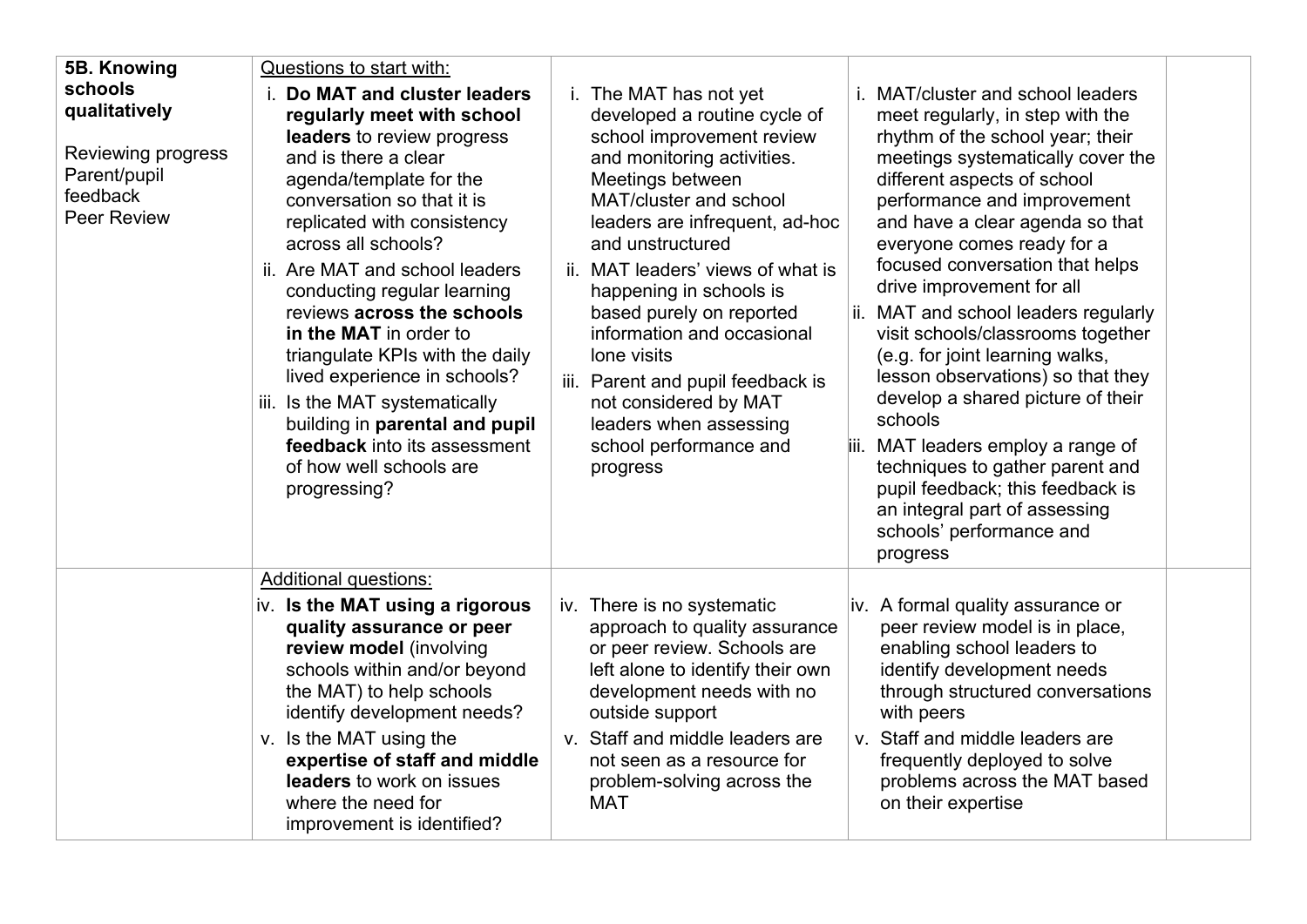| <b>6. Governance capability</b>                                                                                              |                                                                                                                                                                                                                                                                                                                                                                                                                                                                                     |                                                                                                                                                                                                                                                                                                                                                                                                                                                                                                                                                                                                                                                                                                                                                                                                                                                                                                                                                    |  |  |  |  |
|------------------------------------------------------------------------------------------------------------------------------|-------------------------------------------------------------------------------------------------------------------------------------------------------------------------------------------------------------------------------------------------------------------------------------------------------------------------------------------------------------------------------------------------------------------------------------------------------------------------------------|----------------------------------------------------------------------------------------------------------------------------------------------------------------------------------------------------------------------------------------------------------------------------------------------------------------------------------------------------------------------------------------------------------------------------------------------------------------------------------------------------------------------------------------------------------------------------------------------------------------------------------------------------------------------------------------------------------------------------------------------------------------------------------------------------------------------------------------------------------------------------------------------------------------------------------------------------|--|--|--|--|
| <b>6A. Governance</b><br>structures & skills<br>Focus on SI<br>Skills to focus on SI<br>Roles and<br>responsibilities for SI | <b>Questions to start with:</b><br>i. Is there a clear focus on<br>school improvement in your<br>governance structures? Is it<br>a core part of the board's<br>regular cycle of business?<br>Is the overview of MAT<br>ii.<br>performance presented in a<br>clear and timely way that<br>empowers the MAT board<br>and its committees<br>(including local bodies) to<br>ask the right questions<br>about performance, and<br>exercise their respective<br>accountability functions? | i. There is little or no<br>i. School improvement is a core<br>part of the cycle of business of a<br>discussion about school<br>trust board and local boards and<br>improvement or reflection<br>about what is/is not working<br>there is strong culture of scrutiny<br>at board level to improve<br>and challenge around school<br>schools within the MAT<br>improvement at all levels<br>ii. The MAT board and its<br>ii. The MAT board and its<br>committees (including local<br>committees (including local<br>bodies) are provided with a clear<br>bodies) are unclear about<br>picture of school performance<br>performance across the<br>MAT. Data provided to<br>across the MAT (based on<br>governance boards/trustees<br>performance data and qualitative<br>is too high-level, too<br>information) and regularly<br>challenge leaders<br>detailed or otherwise too<br>opaque to enable intelligent<br>questioning and<br>accountability |  |  |  |  |
|                                                                                                                              | <b>Additional questions:</b><br>iii. Do you have the right skills<br>and attitudes at board level<br>to focus on school<br>improvement and provide<br>robust challenge to hold the<br>executive to account?<br>iv. Are the roles of the trust<br>board and its committees<br>(including local bodies) in<br>relation to school<br>improvement clearly defined?<br>Are they clearly set out in the<br>scheme of delegation? Does<br>this work in practice?                           | iii.<br>There are no or few board<br>iii. There are regular opportunities<br>to review the skills and expertise<br>members with the<br>at board level to reflect a<br>necessary experience and<br>skills to focus on school<br>balance of educational<br>improvement and no plans<br>understanding to focus on<br>in place to develop those<br>school improvement.<br>skills<br>Development opportunities<br>include a focus on school<br>iv. The role and responsibilities<br>improvement<br>for school improvement<br>between the board and its<br>iv. The scheme of delegation<br>identifies clearly the<br>committees (including local<br>responsibilities to develop the<br>bodies) are confused or<br>unclear and not set out in<br>overall school improvement<br>the scheme of delegation<br>strategy, implement it and<br>evaluate the impact of school<br>improvement activities on pupils                                                |  |  |  |  |